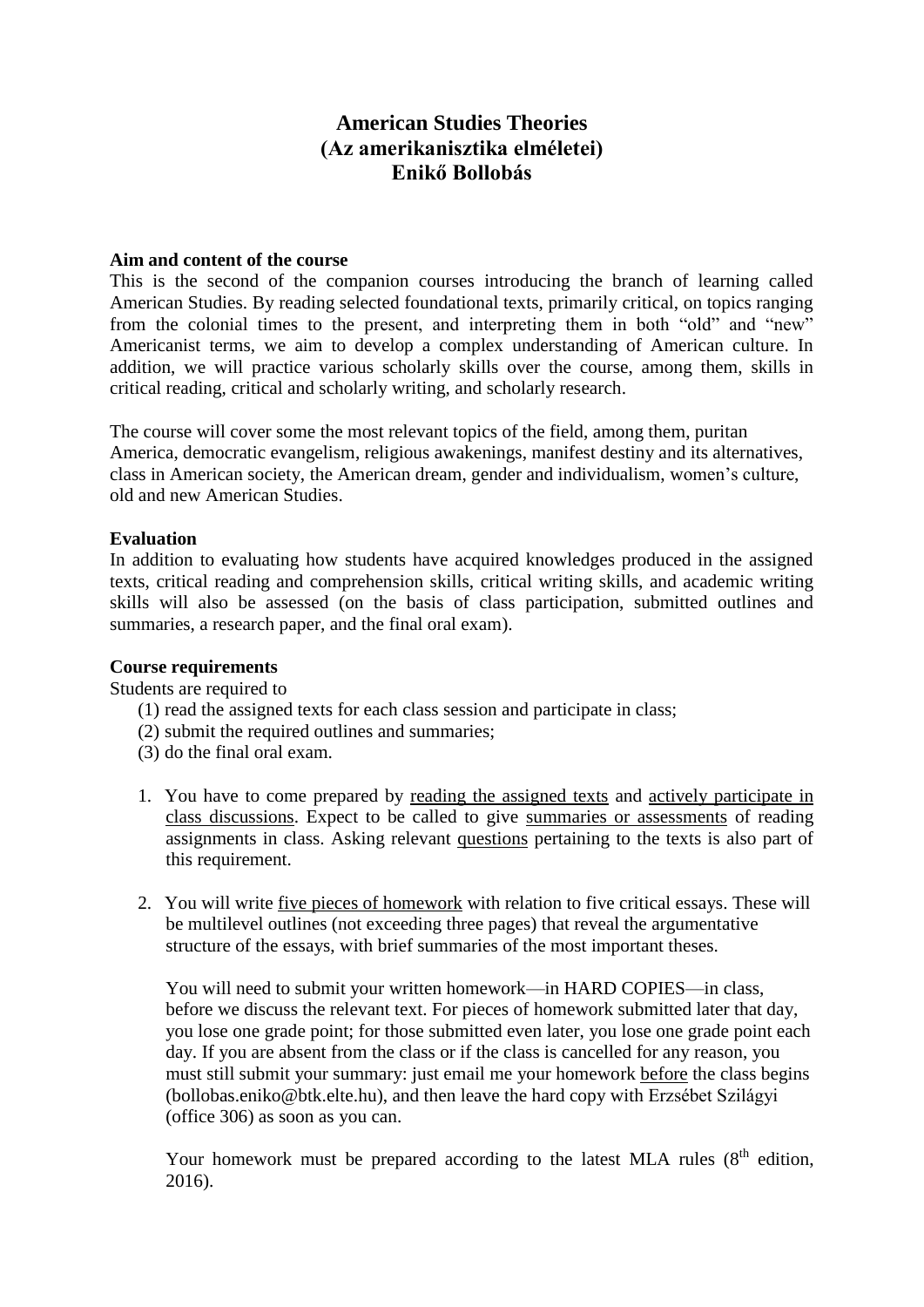3. The final oral exam will cover all the assigned texts as well as class discussions.

Grades shall be based on (1) class participation, (2) five pieces of homework, and (3) the final oral exam.

Please note that I will give you a final grade ONLY if you did ALL of these assignments.

All readings will be available electronically. Students will have to bring the assigned texts to class, preferably with their annotations—underlinings and marginal comments—that show they have read and understood the readings. Remember what Irving Howe claimed, "serious study of a text requires a pencil in hand." Annotations will help students identify, during class discussion, the most important claims and theses, and the general argumentative structure of the text.

## **Schedule of classes and assignments**

### **Orientation**

## **Puritan America**

Assignment for all:

\*Philip F. Gura, "Puritan Origins," in Rowe, *Concise Companion to American Studies*, 19-35 (pdf)

#### **Evangelical Democracy**

Assignment for all: William G. McLoughlin, "Pietism and the American Character" (pdf)

Homework #1: a formal, multilevel outline of McLoughlin's rather difficult text (max 3 pages). Concentrate on the first 4 pages: these should take up 50% of your outline (= max. 1,5 pages). Summarize (in an outline form) the rest of the article in max. 1,5 pages. Watch the levels of your outline: larger, more general claims should come higher, while supporting claims should occupy lower-ranking positions.

#### **Religious awakenings**

Assignment for all: \*Jay Mechling, "Religious Studies," in Rowe, *Concise Companion to American Studies*, 92- 123 (pdf)

**American Exceptionalism** Assignment for all: Godfrey Hodgson, *The Myth of American Exceptionalism* (pdf) Am Exceptionalism folder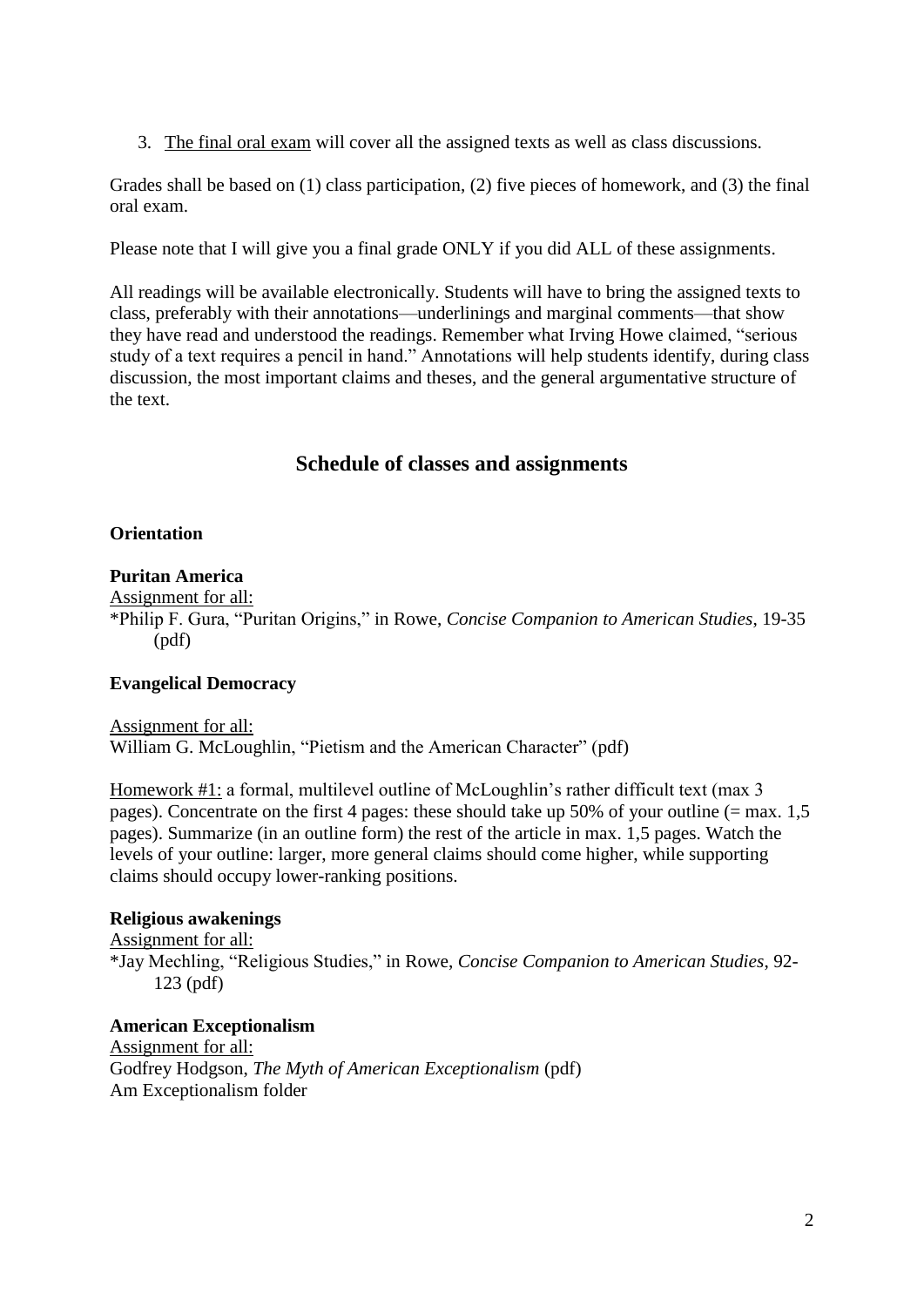### **Class in classless society**

Assignment for all: \*Paul Lauter, Is Class an *American* Study? Rowe, *Concise Companion to American Studies*, 74-91 (pdf) Paul Fussell, *Class* (pdf)

Homework #2: a formal, multilevel outline of the Lauter essay (max 3 pages). Specify the main claims, and identify the arguments that support these claims. Try to capture the argumentative structure too. Watch the levels of your outline: larger, more general claims should come higher, while supporting claims should occupy lower-ranking positions.

## **The Declaration of Independence and its legacy**

Assignment for all: Justin Buckley Dyer, ed., *American Soul—The Contested Legacy of The Declaration of Independence* (chapters 2, 3, 4, 5, 12, 15, 25, 26, 29; pp. 3-20, 43-45, 53-58, 98-107, 121-129) (pdf)

## **The American dream on film**

Assignment for all:

Jack Zipes "Breaking the Disney Spell," in Maria Tatar, ed. *The Classic Fairy Tales*, 332-352 (pdf)

Jerry Griswold, "There's No Place But Home," *Antioch Review* (pdf)

Maria Tatar, "Why Fairy Tales Matter: The Performative and the Transformative," *Western Folklore* (pdf)

## **The gender of individualism**

Assignment for all:

Linda Kerber, "Can a Woman Be an Individual? The Discourse of Self-Reliance" (pdf) Amy Kaplan, "Manifest Domesticity" (pdf)

Homework #3: a formal, multilevel outline of the Kerber essay (max 3 pages). Specify the main claims, and identify the arguments that support these claims. Try to capture the argumentative structure too. Watch the levels of your outline: larger, more general claims should come higher, while supporting claims should occupy lower-ranking positions.

## **Women's Culture**

Assignment for all:

Linda Kerber, "Separate Spheres, Female Worlds, Woman's Place: The Rhetoric of Women's History" (pdf)

Carroll Smith Rosenberg, "The Female World of Love and Ritual: Relations between Women in Nineteenth-Century America" (pdf)

Homework #4: a formal, multilevel outline of the Kerber essay (max 3 pages). Specify the main claims, and identify the arguments that support these claims. Try to capture the argumentative structure too. Watch the levels of your outline: larger, more general claims should come higher, supporting claims (that are meant to support those higher claims) should occupy lower-ranking positions.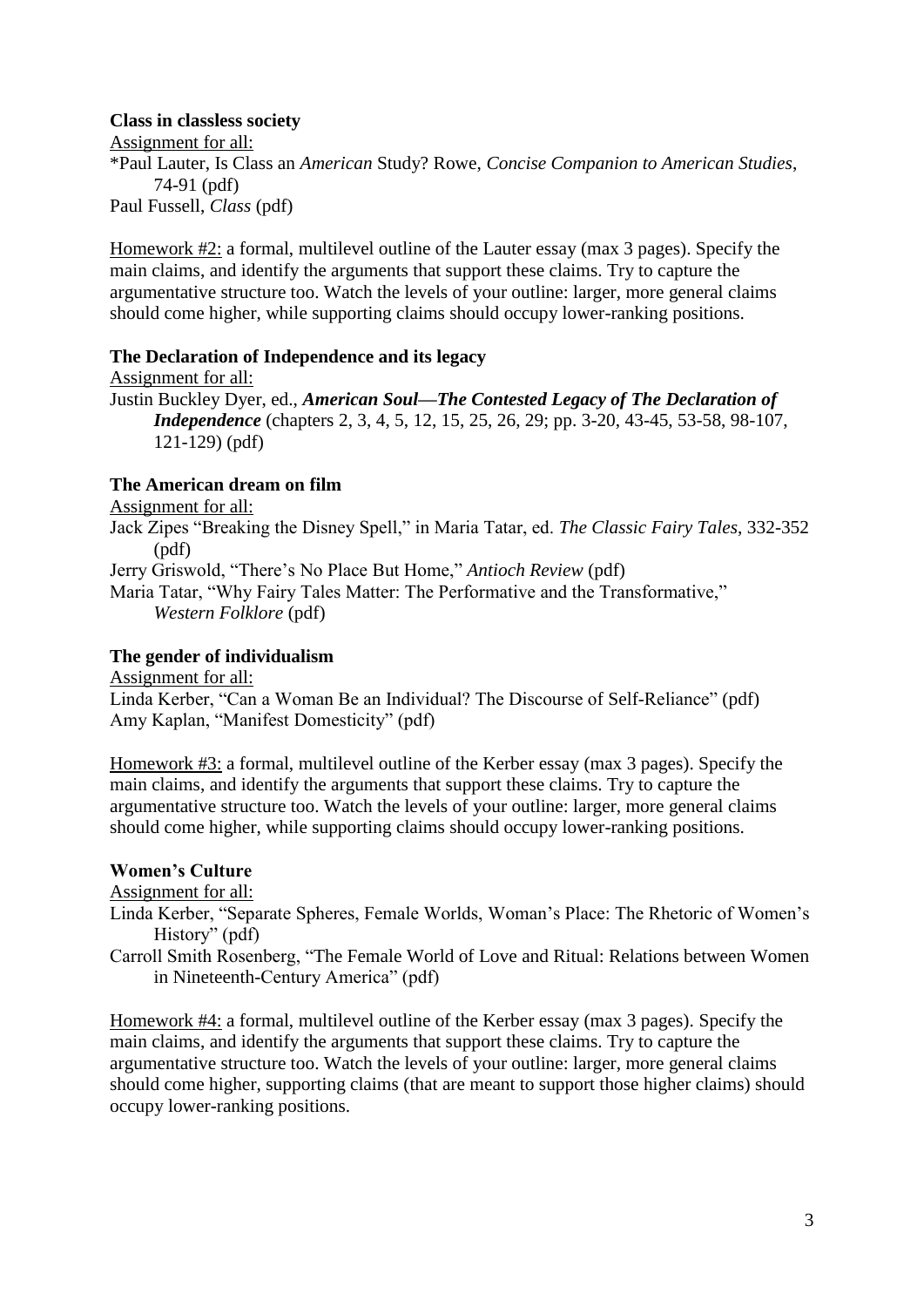#### **American Studies, old and new**

Assignment for all:

Gene Wise, "'Paradigm Dramas' in American Studies: A Cultural and Institutional History of the Movement" (pdf)

Enikő Bollobás, "Fabulae of Old and New: New American Studies and the Postmodern Episteme" (pdf)

Homework #5: a formal, multilevel outline of the Wise essay (max 3 pages). Specify the main claims, and identify the arguments that support these claims. Try to capture the argumentative structure too. Watch the levels of your outline: larger, more general claims should come higher, while supporting claims should occupy lower-ranking positions.

**Bonus**

Assignment for all: Gwyn Prins, "On Condis and Coolth" (pdf)

**Final oral exam** (starting at 9 a.m.)